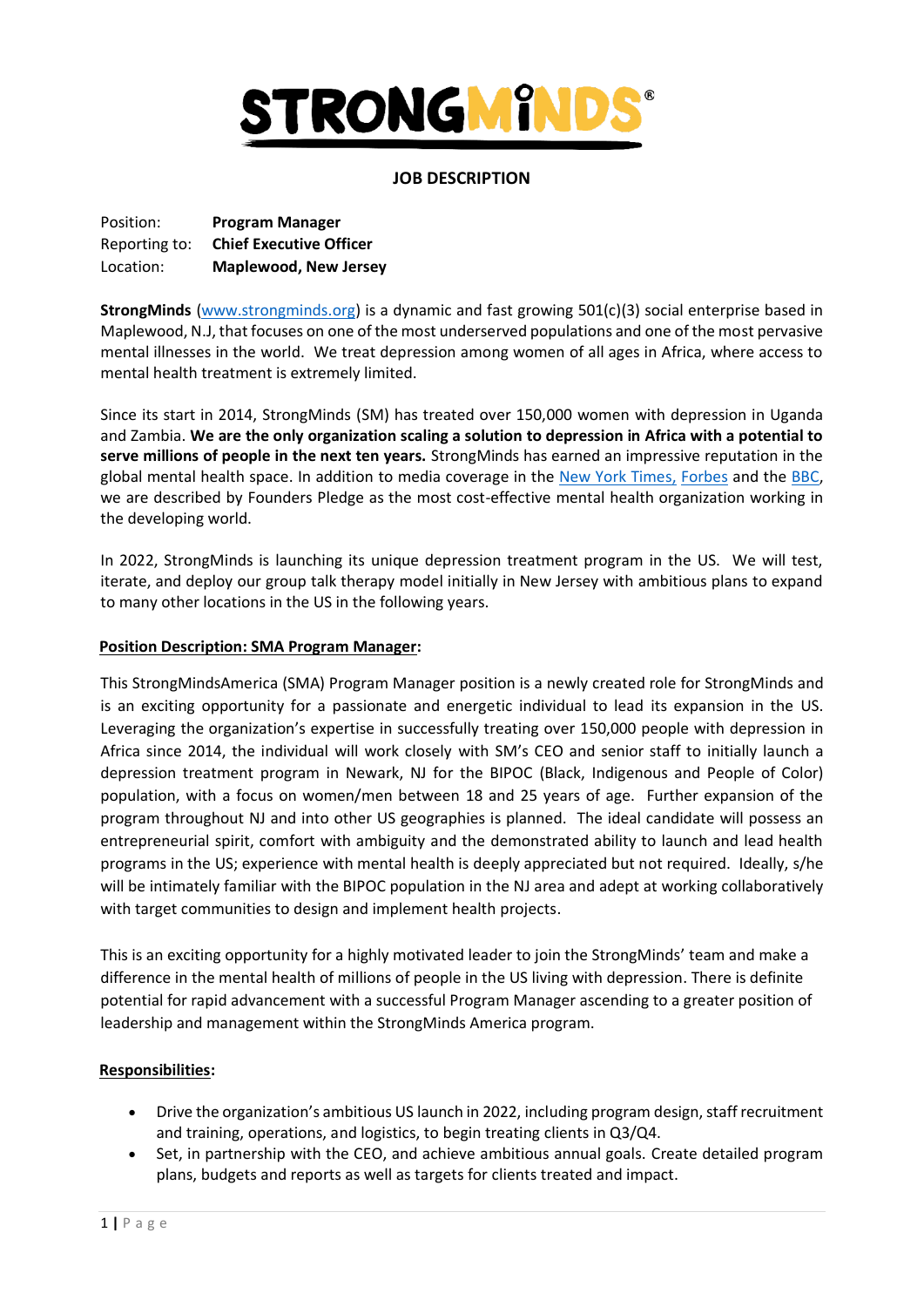- Build and manage the program team, including oversight and management of consultants in line with outlined deliverables. Mentor and demonstrate solid leadership for all program staff to ensure that core values are respected and maintained.
- Identify and cultivate relationships with community stakeholders to create awareness of StrongMinds' services and to drive mobilization of potential clients.
- Actively collaborate with the existing SM team to leverage their expertise in mental health, fundraising, and administration/finance.
- Develop the US program services leveraging StrongMinds' existing work and insights gained from experience and focus population learnings; iterate program as needed to be more effective.
- Engage and empower clients in program design and service implementation, ensuring their voices and needs are well-represented across the program and with relevant stakeholders.
- Develop a network of community mental health experts and ensure that the SMA program continually builds its knowledge of the US mental health "market."
- Embrace a start-up philosophy, to include the inherent ambiguity, and lead the team/program to role model the "Think big/Act fast" SM mentality.
- Embrace StrongMinds' focus on cost efficiency and ensure the Cost Per Patient for the SMA program is steadily improving and achieving ambitious targets.

# **Desired Skills and Experience:**

- Bachelor's degree; Master's degree preferred.
- At least 5 years of experience implementing health/nonprofit programs in the US to include oversight of large-scale program implementation and management – including development of strategy, continued iteration of program design, identification of program targets/ outcomes and metrics, and team supervision.
- Proven experience developing and implementing public sector/government and communitybased partnerships.
- Programmatic experience working alongside and empowering vulnerable populations.
- Demonstrated ability to lead and to be accountable for achievement of job requirements through dynamic, responsible, and collaborative supervision of staff.
- Excellent verbal and communication skills, focused on transparency and accessibility.
- Ability to develop and sustain professional relationships, partnerships, and networks.
- Proven ability to work with a team under minimal supervision and to prioritize work and meet tight deadlines.
- A track record of strong planning, organizing and negotiation skills with creative problem-solving abilities.
- Entrepreneurial vision, workstyle, and experience, with the ability to quickly and efficiently shepherd programs and projects from inception to completion.
- World class sense of humor.

# **The successful Program Manager will also be expected to embrace and role model the core values of StrongMinds:**

- We are people focused.
- We think big and act fast.
- We are data driven.
- We do what we say and say what we do.
- We believe in collaboration, not competition.

### **OTHER CONSIDERATIONS:**